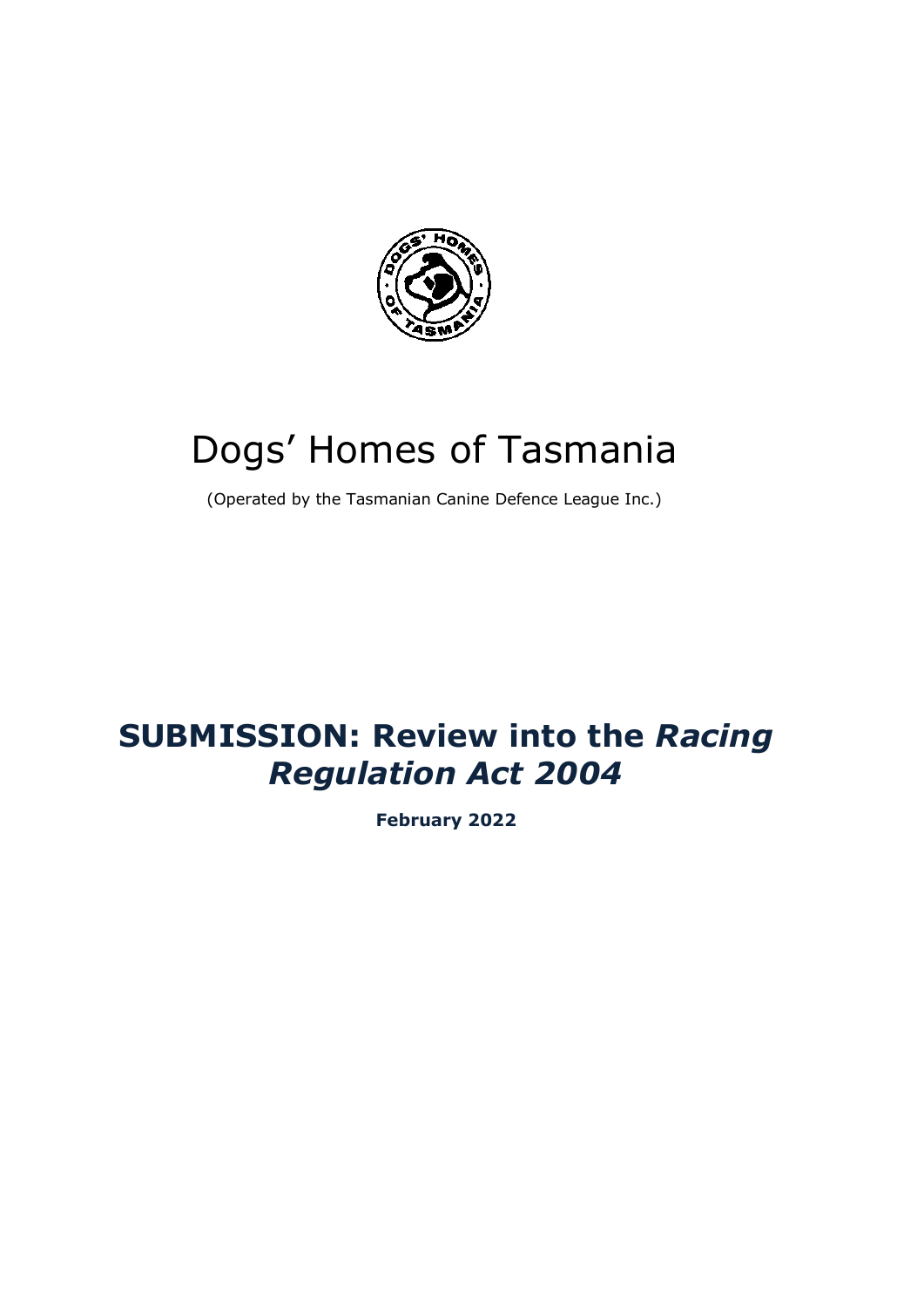# **SUBMISSION**

The Tasmanian Canine Defence League Inc., trading as the **Dogs' Homes of Tasmania**, (DHoT), welcomes the opportunity to present a submission into a review of the *Racing Regulation Act 2004.*

Our concerns and comments relate to regulation and management of animal welfare in the greyhound racing industry.

DHoT seeks the opportunity to be a part of the consultation process either individually or in collaboration with other animal welfare organisations.

DHoT shares the views of other animal welfare organisations, and many Tasmanians, of the urgent need for more effective Government regulation and management of animal welfare issues of both the equine and canine racing sectors.

As Tasmania's largest canine welfare organisation, our specific interest sits with the welfare of greyhounds however we support the best of welfare outcomes for all animals.

It has always been the position of DHoT, that greyhound racing be prohibited and at the very least it should not be supported with public funding.

Whilst the cessation of greyhound racing remains an aspiration, we are committed to improving the welfare management of greyhounds involved with the racing sector. Consistent with this position, we successfully obtained accreditation to unmuzzle greyhounds as a practical way to assist with their rehoming and welfare management.

We have also, through ORI, and during a period of staffing changes at GAP, offered assistance with their assessment process to help advance the more timely rehoming of greyhounds. To date, this offer has not been taken up.

DHoT does not accept Tasmania's animal racing regulations oversee effective and acceptable welfare management practices, and to use a colloquial term they "fail the pub test".

Whilst the sector is subject to the provisions of the *Animal Welfare Act 1993*, this instrument does not appear to provide the specific rigour to adequately regulate animal welfare in the racing sector. Equally, whilst the *Racing Regulation Act 2004* makes references to animal welfare, it also lacks the rigour to effectively oversee welfare management of the racing sectors.

Under current practice, welfare incidents and issues are rarely investigated at arm's length from the racing industry. There are too few occasions where an independent body such as the RSPCA Inspectorate is involved this process.

Additionally, there is greater integrity using the RSPCA inspectorate to audit welfare practices within the industry as a practical way of engendering a culture of best practice.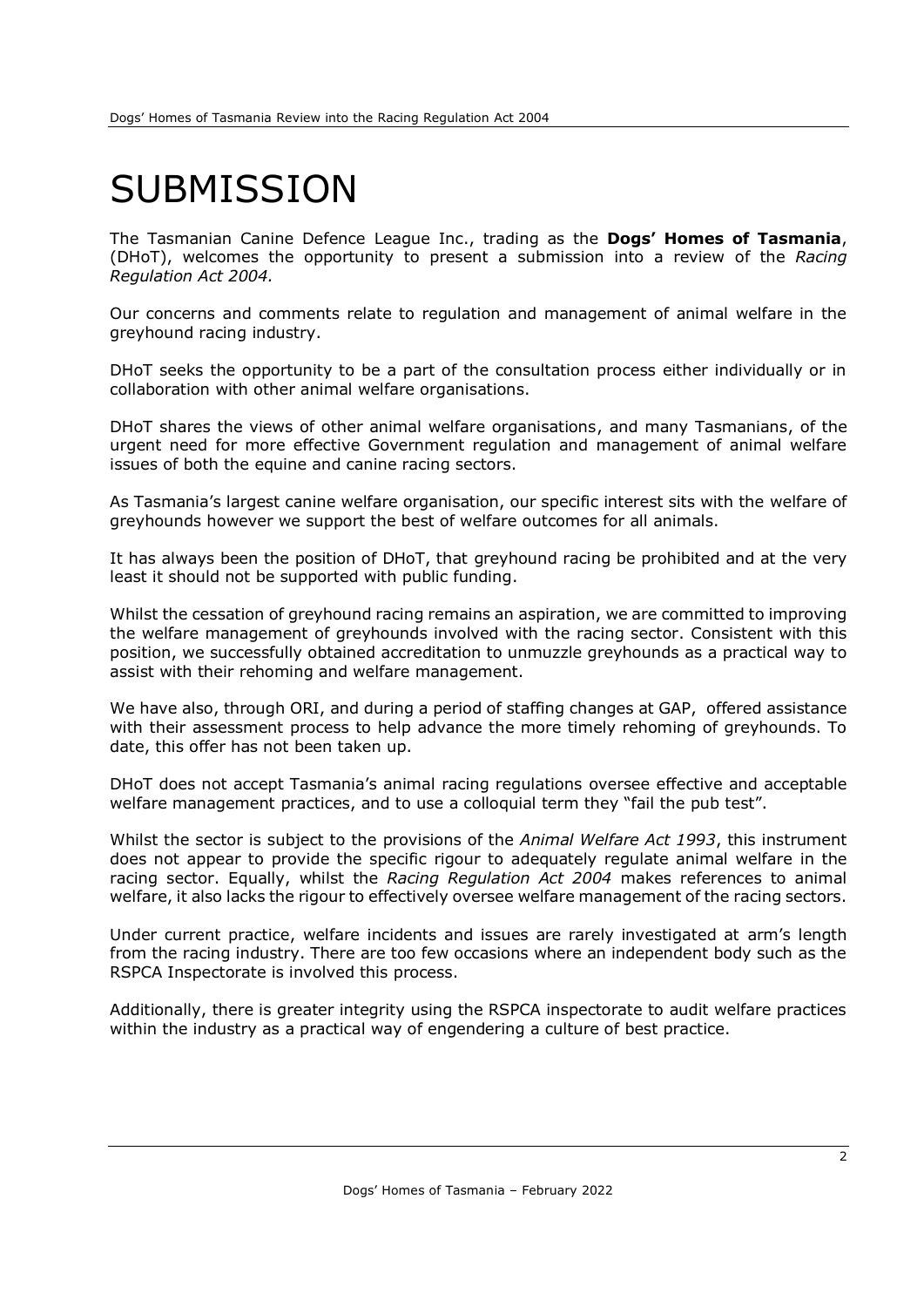Emerging international and Australian legislation recognises animals as sentient beings that are able to subjectively feel and perceive the world around them, consequently acknowledging the intrinsic value of animals and imposing a general duty of care on people to ensure good animal welfare practices.

The review of the *Racing Regulation Act 2004*, presents a unique opportunity for Tasmania to embrace best practice, recognise animals as sentient beings and provide a level of oversight that places animal welfare management standards and practices as the most prominent of all racing regulations.

It is no longer acceptable that Tasmanian greyhound racing experiences issues of overbreeding, unacceptable levels of injury, high euthanasia rates, issues with poor canine accommodation, lack of enrichment, socialisation, natural exercise all of which negatively impacts on the mental health and wellbeing of greyhounds in Tasmania.

DHoT advances regulatory and governance changes that ensure effective animal welfare management as the primary focus of the *Racing Regulation Act 2004,* ensuring animal welfare standards are clearly stated, imposed, rigorously enforced and animal management practices regularly audited to maintain compliance.

DHoT's specific welfare concerns with Greyhound racing in Tasmania include:

#### • **Overbreeding**

The imperative to select the fastest dogs to race provides breeders with an incentive to over-breed.

They can then select the best dogs from a litter for training for competition.

Currently the Greyhound breeding data reported to Tasracing is self-reported and Tasracing notes that it is not independently verified<sup>1</sup>.

In July 2020, Independent Member for Clark, Mr. Andrew Wilkie MP, requested an investigation into the fate of 262 greyhound pups that disappeared from records between 2016 and 2018. The reporting of pups whelped is voluntary, and it is likely the number of pups disappearing from records before registration, is higher than the numbers noted by Mr. Wilkie.

<sup>1</sup> *Tasracing Annual Report 2021*, p16.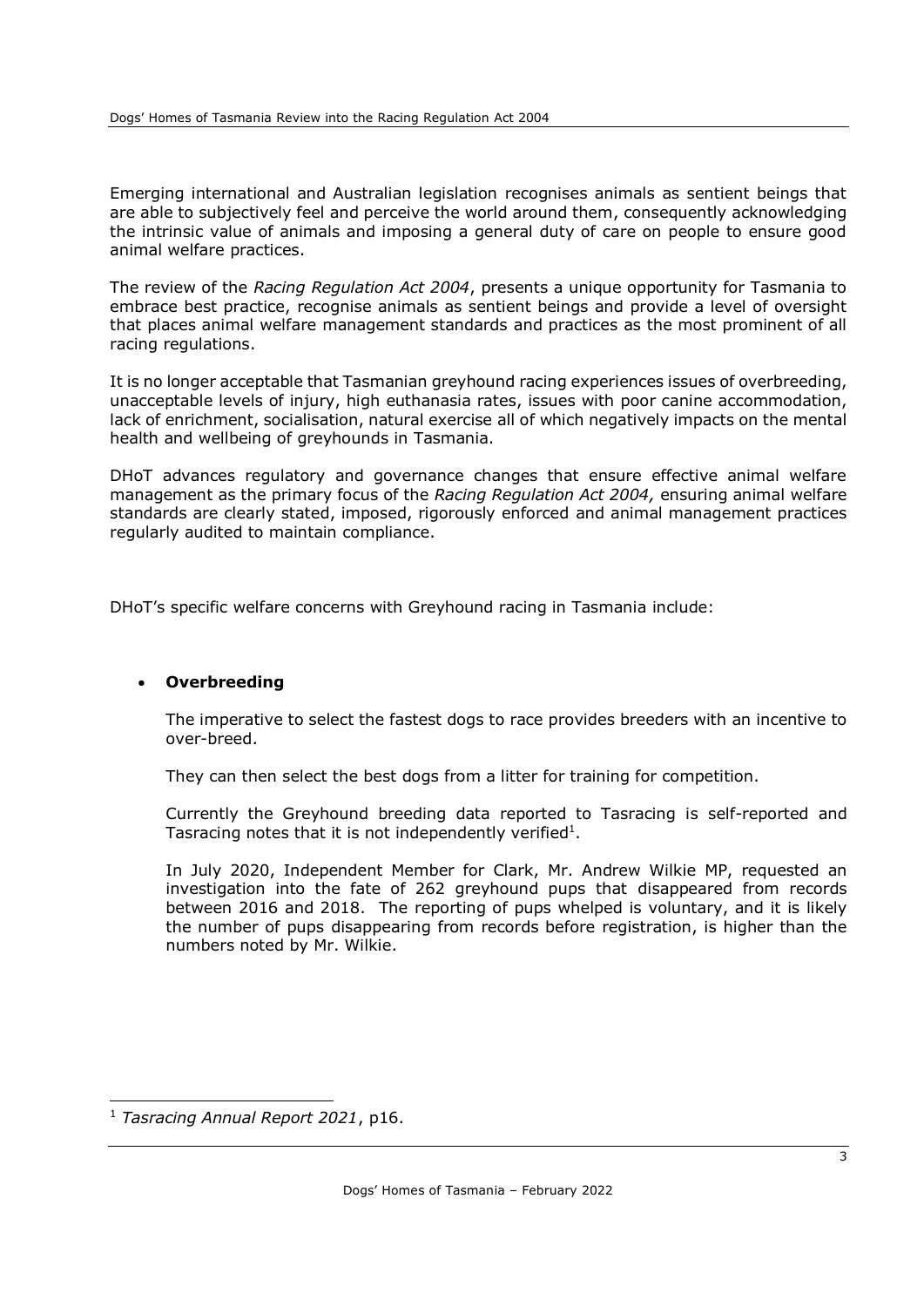#### • **High euthanasia rates and low rehoming rates**

Between 2016/2017 and 2020/2021, an average of 31% of all greyhounds retiring from racing were euthanised<sup>2</sup>.

DHoT acknowledges the work undertaken to improve outcomes for retired greyhounds that includes assistance with desexing costs and an increase in the number of rehoming organisations.

Despite these initiatives, the current rate of euthanasia does not meet community expectations or standards of humane care. No healthy/treatable, behaviourally sound greyhound should be euthanised simply because it is no longer wanted for racing and cannot find a pet home.

#### • **Poor housing conditions, lack of socialisation and lack of environmental enrichment:**

DHoT is not responsible for and cannot inspect specific housing of greyhounds in training.

DHoT is an organisation that rehomes ex-racing greyhounds and we observe and assess the condition of greyhounds presented into our care.

Sadly, regular presentations include greyhounds with:-

- rotten and painful teeth due to poor diet,
- worn down teeth from biting against pen bars in frustration,
- bald patches consistent with lying in concrete pens without bedding for long periods.

#### *The overwhelming majority of greyhounds arriving at DHoT for rehoming cannot climb a simple set of steps, or step into and out of a vehicle without being lifted.*

These are the consequences for dogs who have never experienced an environment other than concrete pen or racetrack.

We expend considerable time helping each greyhound to naturally behave as a dog to enjoy enrichment, and the simple pleasure of the human and animal bond.

2 *Ibid.*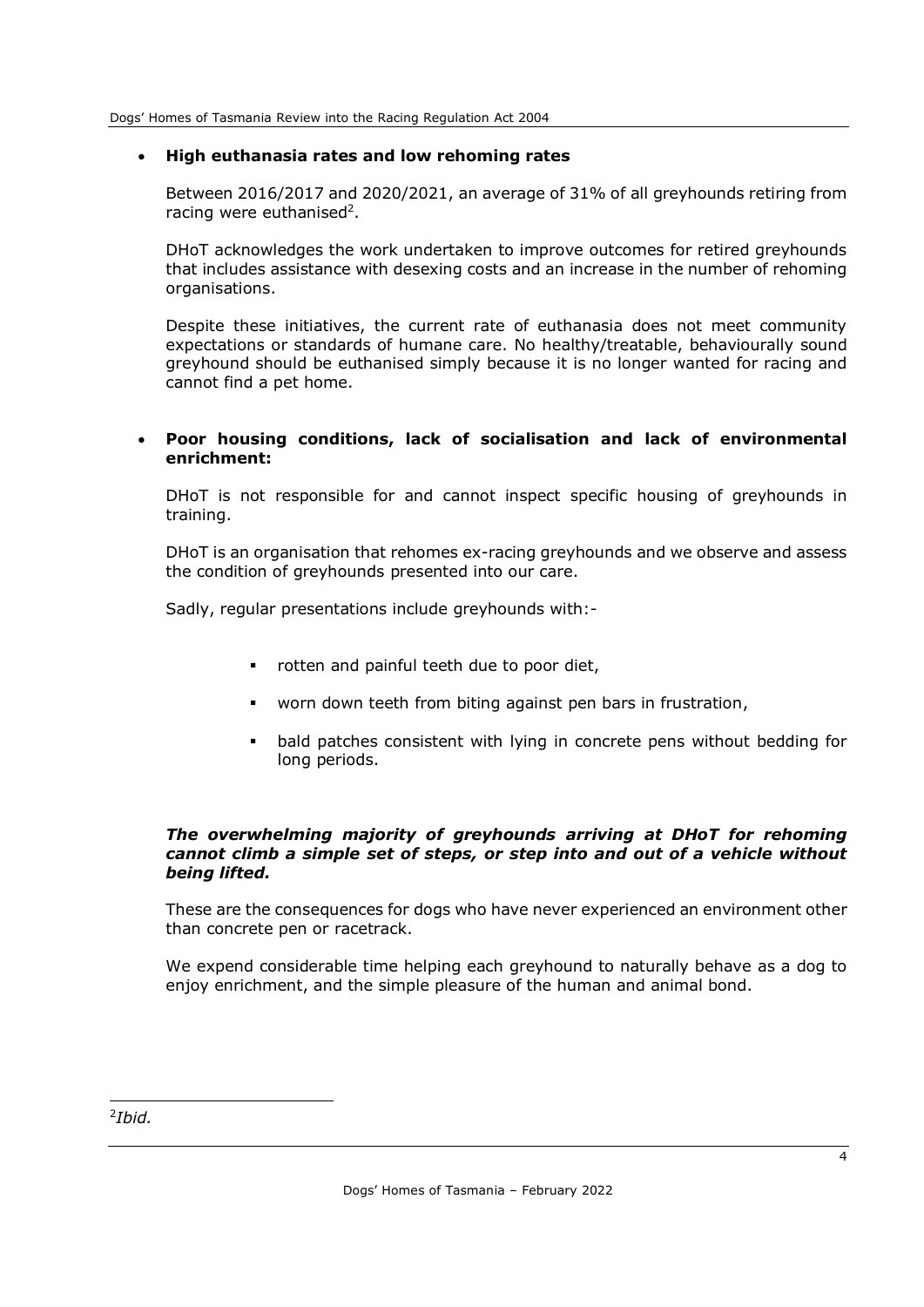#### **DHoT submits the following changes to the current regulations and practices;**

- 1. Setting a timeline for at least the end of public funding of greyhound racing with the long-term goal of banning greyhound racing in Tasmania.
- 2. Ensuring animal welfare management is the primary focus of all aspects in the life cycle of a greyhound that removes unacceptable training methods and practices causing pain, suffering and injury.
- 3. Setting animal welfare standards that embrace universal best practice and are clear and well understood, imposed, enforced and practices regularly audited to enhance compliance.
- 4. Nomination of RSPCA as a fully independent body to audit and investigate animal welfare standards. Funding provided RSPCA to support this function.
- 5. Funding to welfare bodies such as DHoT to assist TAFE with mandatory education and training on contemporary animal welfare standards and the provisions of the *Animal Welfare Act 1993* for licensed participants within the greyhound industry.
- 6. Changing the legal status of animals to sentient beings.
- 7. Removing direct employment status of vets in the industry so they are truly independent of existing racing bodies.
- 8. Ensuring a registration system for all breeders and trainers that includes accreditation against animal welfare standards and best practice welfare management and limiting the number of animals in the care of any one individual or group.
- 9. Increased regulatory inspection of properties breeding and training greyhounds to enhance best welfare practices.
- 10. Implementing greater transparency of statistical data for full tracking of all greyhounds to monitor litter numbers, pups whelped, transfers, life outcomes including reasons for euthanasia. This information to enable public scrutiny of the implementation of animal welfare standards and performance against these standards.
- 11.We support requests for greater transparency of the financial and performance operation of GAP. We share concerns that there appear to be delays in processing the assessment of dogs and consequently their rehoming. Of great concern is the impact of any delay on the mental health and wellbeing of the dogs.

DHoT conducts a comprehensive dog behavioural assessment process that was slightly modified to accommodate greyhound assessment as we achieved Unmuzzling Accreditation. We note there are a number of organisations now Accredited and whilst there are similarities with each of the assessment programs there are also a number of different practices. It remains unclear to us how best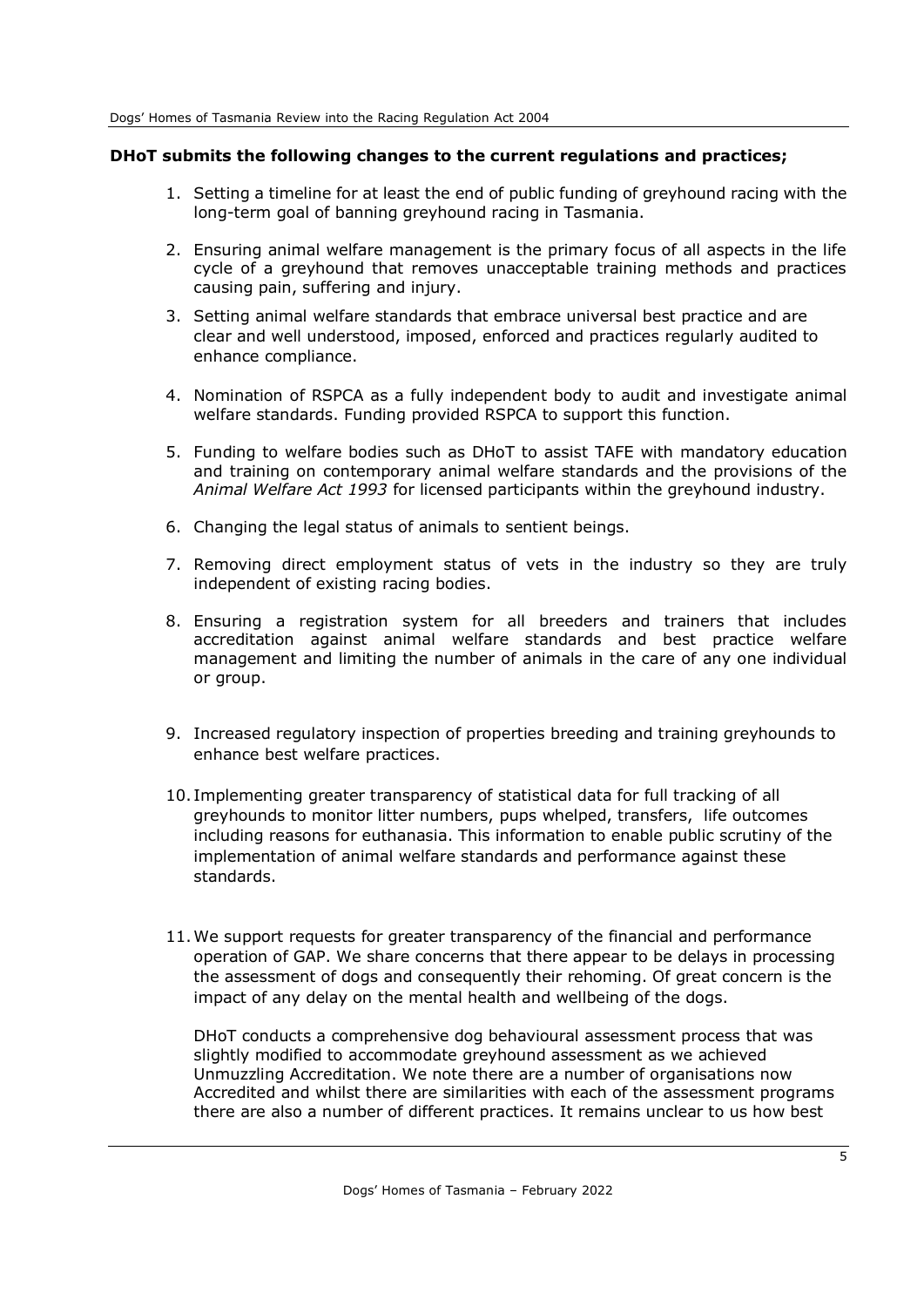practice is fostered ensuring each assessment program is robust in its methodology and the skill set of each of its users.

12.DHoT understands the history for the creation of GAP and its legal relationship with ORI. We believe it would be more transparent and cost effective to contract the service to an independent and qualified animal welfare organisation and preferably one such as DHoT with long standing experience in assessment and rehoming dogs across Tasmania. We believe the function of GAP should be outsourced through public tender to a truly independent of racing organisation engaged under a funding and service contract.

### ORGANISATIONAL OVERVIEW

Dogs' Homes of Tasmania (incorporated as the Tasmanian Canine Defence League Inc.) is the largest dog welfare organisation in Tasmania. Every year our homes at Hobart, Devonport, Burnie and Launceston, reunite lost and stray dogs with their owners, and find new, caring homes for unwanted and unclaimed dogs, caring for over 3,000 dogs each year.

We provide a negotiated fee-based pound shelter for the following municipalities:

Devonport, Latrobe, Kentish, Hobart, Clarence, Glenorchy, Brighton, Burnie, Waratah/Wynyard and Launceston.

We have legal arrangements to provide fee-based dog transfer services for the following municipalities (known as Outer Councils):

Dorset, GeorgeTown, Meander Valley, Northern Midlands, Derwent Valley, Huon Valley, Central Highlands, Central Coast, Kingborough, Sorell, Southern Midlands, Tasman, West Coast, Central Coast and Circular Head and West Tamar.

We also accept stray and surrendered dogs from members of the public, dogs brought in by the Police and dogs transferred from other welfare organisations including the RSPCA. We have formal transfer agreements with a number of these community organisations. In addition, we assist community organisation A Paw Up and have formal arrangements to supply dogs to Australian Lions Hearing Dogs, Misha's Mates and the Australian Federal Police Canine Unit.

We are a founding member and the Tasmanian affiliate (hold national Directorial status) with national body, the Companion Animal Network Australia (CAN).

### TASMANIAN CANINE DEFENCE LEAGUE

The Tasmanian Canine Defence League (TCDL) trades as the *Dogs' Homes of Tasmania* and has been operating since 1950.

TCDL operates four Dogs' Homes each comprising a Pound and a Shelter, located in Hobart, Devonport, Launceston and Burnie.

TCDL is an Incorporated Association and is a Registered Charity with Deductable Gift Recipient (DGR) status.